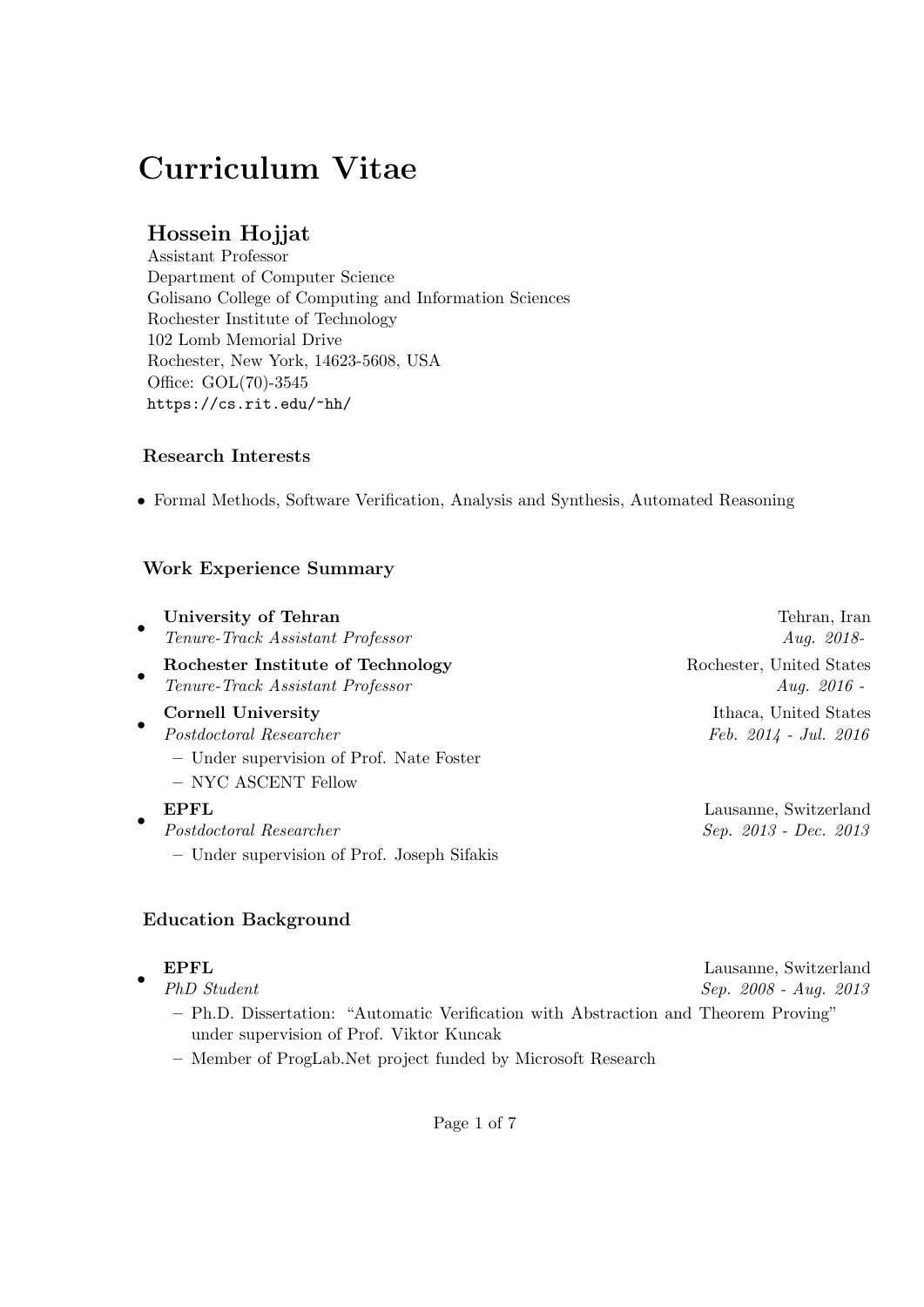### Education (Cont.)

#### • University of Tehran Tehran Tehran Tehran Tehran Tehran, Iran Tehran, Iran Tehran, Iran Tehran, Iran Tehran, Iran Tehran, Iran Tehran, Iran Tehran, Iran Tehran, Iran Tehran, Iran Tehran, Iran Tehran, Iran Tehran Tehran Teh

- Msc., Software Engineering (Grades: 18.99 / 20) Sep. 2005 Nov. 2007
	- Enrolled as a top student without passing the entrance examinations
	- Thesis title: "Formal verification of the object-based systems using process algebra" under supervision of Prof. Marjan Sirjani and Prof. Mohammad Reza Mousavi
	- Defended with honors (19.8 / 20)

#### • University of Tehran Tehran Tehran Tehran Tehran Tehran Tehran Tehran Tehran Tehran Tehran Tehran Tehran Tehran Tehran Tehran Tehran Tehran Tehran Tehran Tehran Tehran Tehran Tehran Tehran Tehran Tehran Tehran Tehran Tehra

- Bs. Software Engineering (Grades 17.69 / 20) Sep. 2001 Sep. 2005
	- Graduated with Honors, second position

### Funding Awarded

- SaTC: CORE: Small: Collaborative: A New Approach to Federated Network Security, National Science Foundation. September 2017-August 2020 (\$167,450.00)
- Minseok Kwon, Hossein Hojjat, and Matthew Wright: Real-Time Validation of BGP Route Updates in Programmable Control Planes, SIRA - RIT Center for Computing Security (\$12,960)

### Invited Presentations

- Networks and Systems Summer School (August 2018)
- University of Rochester, Department of Computer Science Seminar (July 2017)
- University at Buffalo, Department of Computer Science and Engineering Seminar (May 2017)

### Editorial and Review Activities

- Chair
	- FMCAD'16 Student Forum, FSEN'19
- Program Committee Member
	- CSSE'13, FSEN'15,'17 PC member & Publicity Chair, TTCS'17, VSTTE'17, SEFM'17, SBMF'18, PLDI (AE) 2019
- Guest Editor
	- Science of Computer Programming (Special issue devoted to FSEN'13,FSEN'15)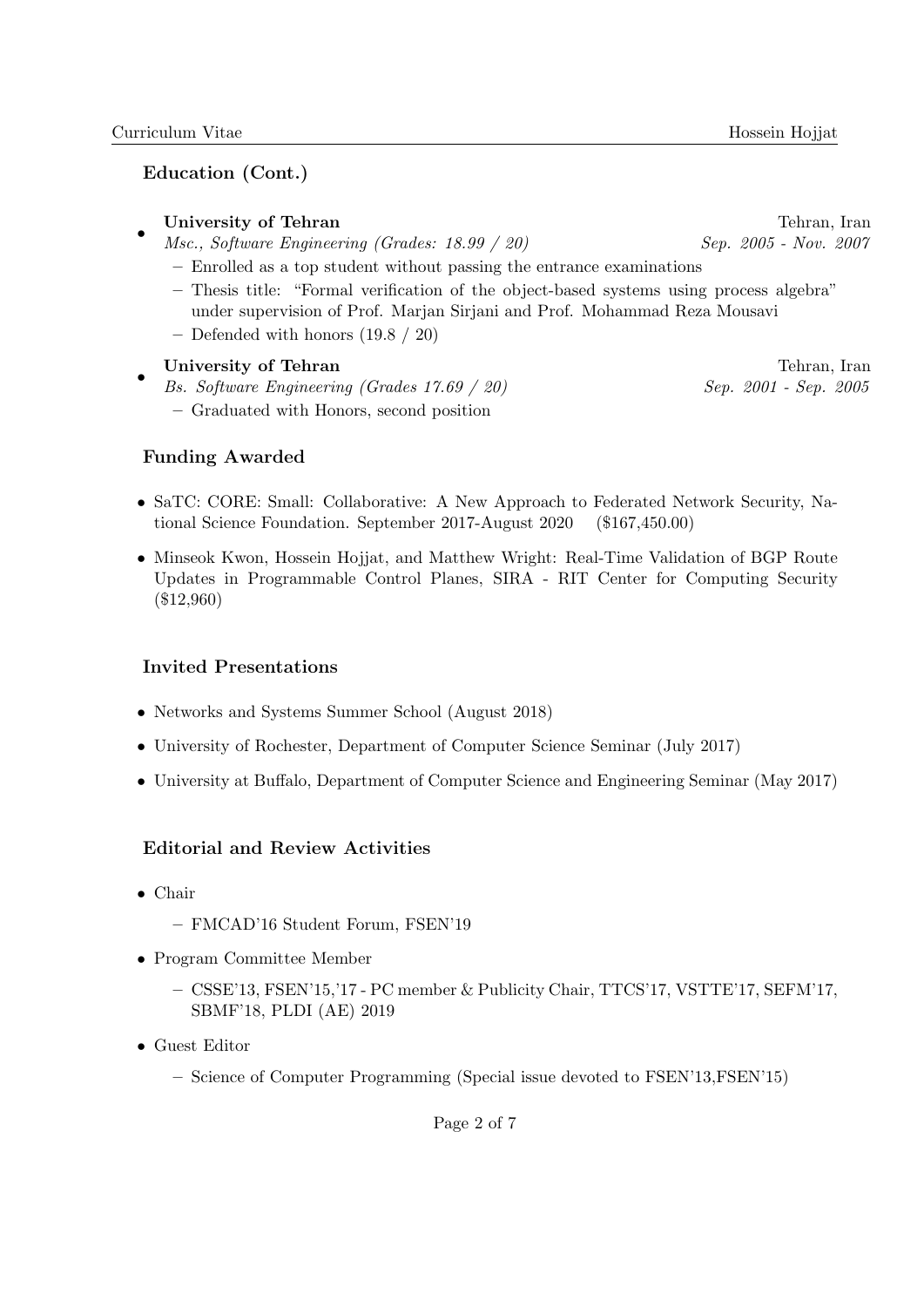- Member of the organizing committee
	- FSEN'05, FSEN'07, FSEN'11 and FSEN'13
- Reviewer for the conferences  $\&$  journals
	- Conference: CADE'17,FCT'17,CONCUR'16,TACAS'16,DISC'15,GandALF'15, FMCAD'15,OOPSLA'15,PLDI'15,SODA'15,SEFM'14,LPAR'13,ACSD'13,VSTTE'12, SAS'11,ESOP'11,FSEN'07
	- Journal: IEEE-ESL (2014), PeerJ CS (2015), IEEE/ACM Transactions on Networking (2017), Science of Computer Programming (2018)
- Proceedings Manager
	- International Conference on Coordination Models and Languages (COORDINATION 2012)
	- Fundamentals of Software Engineering (FSEN 2011, 2013, 2015)

### Publications

#### Conference Papers

- Hossein Hojjat, Philipp Rümmer: "The Eldarica Horn Solver", Proceedings of the 18th International Conference on Formal Methods in Computer-Aided Design (FMCAD'18)
- Hossein Hojjat, Philipp Rümmer: "Deciding and Interpolating Algebraic Data Types by Reduction", Proceedings of the 19th International Symposium on Symbolic and Numeric Algorithms for Scientific Computing (SYNASC'17)
- Jedidiah McClurg, Hossein Hojjat, Pavol Cerny: "Synchronization Synthesis for Network Programs", Proceedings of the 29th International Conference on Computer Aided Verification (CAV'17)
- Shrutarshi Basu, Nate Foster, Hossein Hojjat, Paparao Palacharla, Christian Skalka, Xi Wang: "Life on the Edge: Unraveling Policies into Configurations", Proceedings of the ACM/IEEE Symposium on Architectures for Networking and Communications Systems (ANCS'17)
- Hossein Hojjat: "The FMCAD 2016 graduate student forum", Proceedings of the 16th International Conference on Formal Methods in Computer-Aided Design (FMCAD'16)
- Hossein Hojjat, Philipp Rümmer, Jedidiah McClurg, Pavol Cerny, Nate Foster: "Optimizing Horn Solvers for Network Repair", Proceedings of the 16th International Conference on Formal Methods in Computer-Aided Design (FMCAD'16)
- Jedidiah McClurg, Hossein Hojjat, Nate Foster, Pavol Cerny: "Event-driven Network Programming" , Proceedings of the 37th ACM SIGPLAN Conference on Programming Language Design and Implementation (PLDI'16)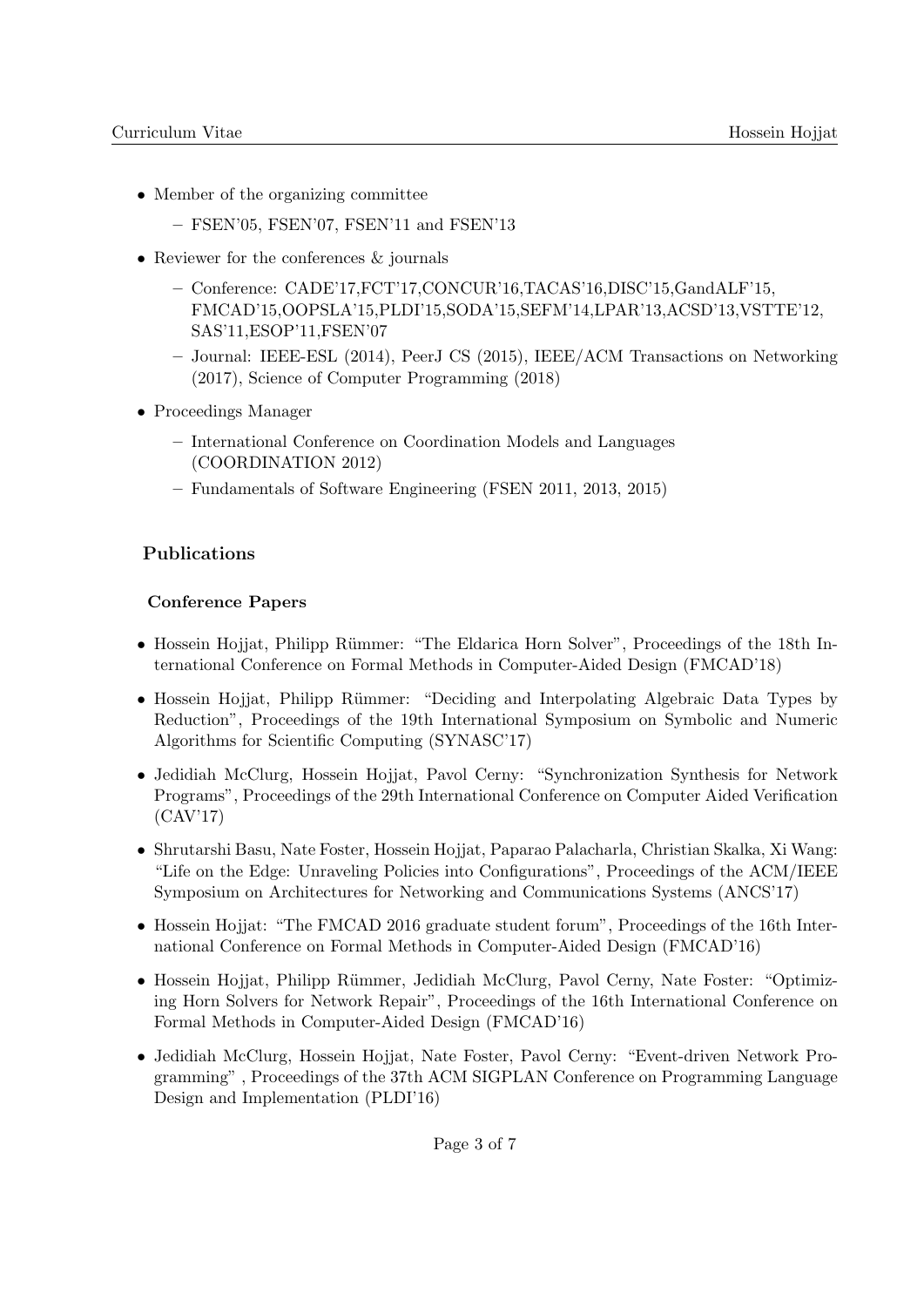- Jedidiah McClurg, Hossein Hojjat, Pavol Černý, Nate Foster: "Efficient Synthesis of Network Updates", Proceedings of the 36th ACM SIGPLAN Conference on Programming Language Design and Implementation (PLDI'15)
- Sudip Roy, Lucja Kot, Gabriel Bender, Bailu Ding, Hossein Hojjat, Christoph Koch, Nate Foster, Johannes Gehrke: "The Homeostasis Protocol: Avoiding Transaction Coordination Through Program Analysis", Proceedings of the 2015 ACM SIGMOD International Conference on Management of Data (SIGMOD'15)
- Hossein Hojjat, Jedidiah McClurg, Pavol Černý, Nate Foster: "Network Updates for the Impatient: Eliminating Unnecessary Waits", Proceedings of the First Workshop on Programming Languages and Verification Technology for Networking (PLVNET'15)
- Hossein Hojjat, Philipp Rümmer, Pavle Subotic, Wang Yi: "Horn Clauses for Communicating Timed Systems", Proceedings of the First Workshop on Horn Clauses for Verification and Synthesis (HCVS'14)
- Philipp Rümmer, Hossein Hojjat, Viktor Kuncak: "Classifying and Solving Horn Clauses for Verification", Proceedings of the 5th International Conference on Verified Software: Theories, Tools, Experiments (VSTTE'13)
- Philipp Rümmer, Hossein Hojjat, Viktor Kuncak: "Disjunctive Interpolants for Horn-Clause Verification", Proceedings of the 25th International Conference on Computer Aided Verification (CAV'13)
- Hossein Hojjat, Radu Iosif, Filip Konečný, Viktor Kuncak and Philipp Rümmer: "Accelerating Interpolants", Proceedings of the 10th International Symposium on Automated Technology for Verification and Analysis (ATVA'12)
- Hossein Hojjat, Filip Konečný, Florent Garnier, Radu Iosif, Viktor Kuncak and Philipp Rümmer: "Verification Toolkit for Numerical Transition Systems (tool paper)", Proceedings of the 18th International Symposium on Formal Methods (FM'12)
- Bahman Pourvatan, Marjan Sirjani, Hossein Hojjat and Farhad Arbab: "Analysis of Reo Circuits using Symbolic Execution", Proceedings of the 8th International Workshop on the Foundations of Coordination Languages and Software Architectures (FOCLASA'09)
- Hossein Hojjat, Mohammad Reza Mousavi, Marjan Sirjani: "Process Algebraic Verification of SystemC Codes", Proceedings of the 8th International Conference on Application of Concurrency to System Design (ACSD'08)
- Hossein Hojjat, Mohammad Reza Mousavi, Marjan Sirjani: "A Framework for Performance Evaluation and Verification in Stochastic Process Algebras", Proceedings of the 22nd ACM Symposium on Applied Computing, Software Verification Track (SV'08)
- Hossein Hojjat, Marjan Sirjani, Mohammad Reza Mousavi and Jan Friso Groote: "Sarir: A Rebeca to mCRL2 Translator", Proceedings of the 7th IEEE International Conference on Application of Concurrency to System Design (ACSD'07)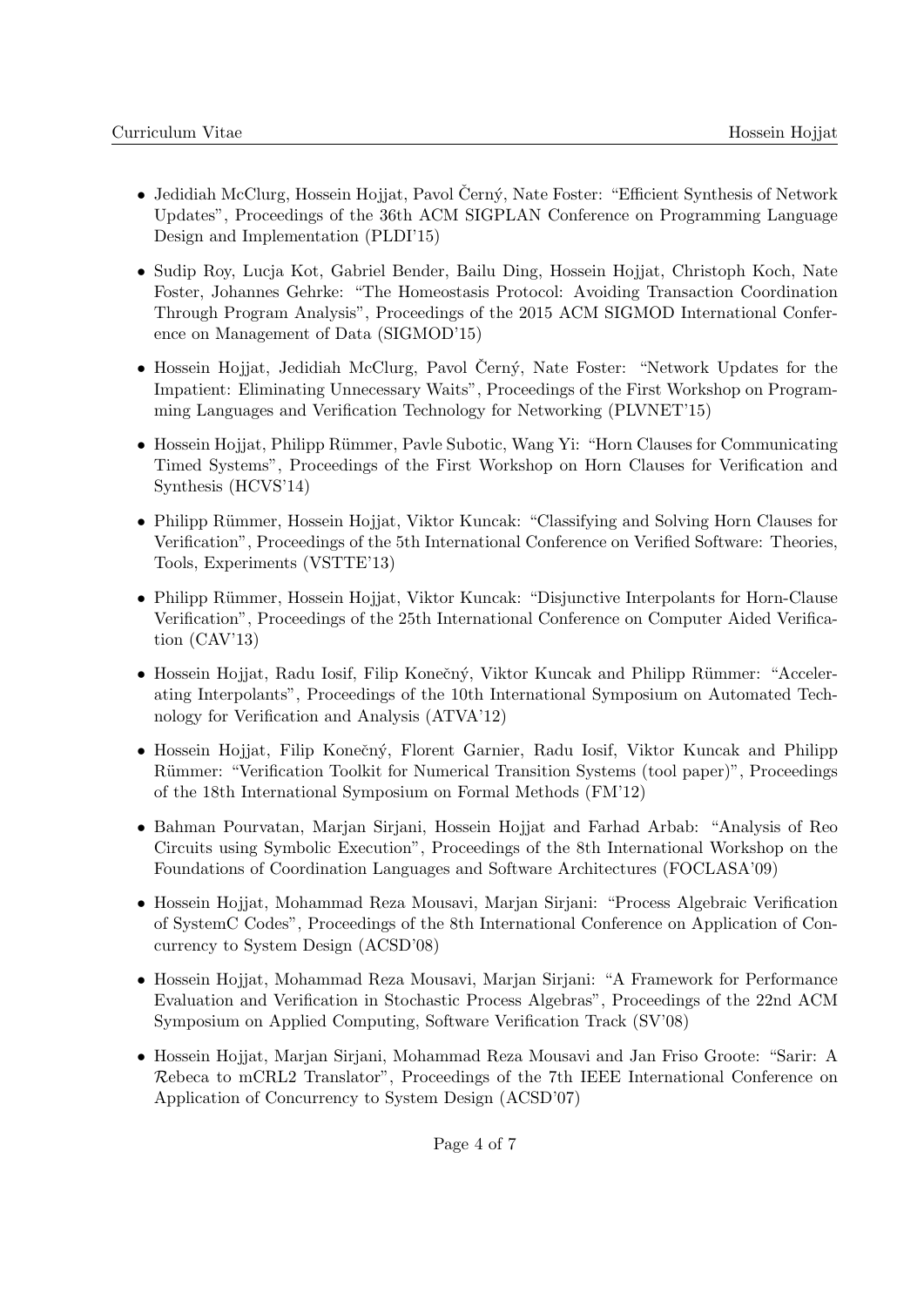- Fahimeh Raja , Hadi Amiri , Samira Tasharofi, Hossein Hojjat and Farhad Oroumchian: "Evaluation of part of speech tagging on Persian text", Proceedings of the Second Workshop on Computational Approaches to Arabic Script-based Languages (CAASL2'07)
- Hadi Amiri, Hosein Hojjat, Farhad Oroumchian: "Investigation on a Feasible Corpus For Persian POS Tagging" (in Persian), Proceedings of the 12th International CSI Computer Conference (CSICC'07)
- Hossein Hojjat, Hootan Nakhost, Marjan Sirjani: "Formal Verification of the IEEE 802.1D Spanning Tree Protocol Using Extended Rebeca", Proceedings of the First IPM International Workshop on Foundations of Software Engineering (FSEN'05)

#### Journal Papers

- Philipp Rümmer, Hossein Hojjat, Viktor Kuncak: "On recursion-free Horn clauses and Craig interpolation", Formal Methods in System Design, v.47, n. 1, pp. 1-25, 2015.
- Bahman Pourvatan, Marjan Sirjani, Hossein Hojjat and Farhad Arbab: "Symbolic Execution of Reo Circuits using Constraint Automata", Science of Computer Programming, Elsevier, v. 77, n. 7-8, pp. 848-869, 2012.
- Hossein Hojjat, Mohammad Reza Mousavi, Marjan Sirjani: "Formal Analysis of SystemC Designs in Process Algebra", Fundamenta Informaticae, v. 107, n. 1, pp. 19-42, 2011.
- Hossein Hojjat, Hootan Nakhost, Marjan Sirjani: "Integrating Module Checking and Deduction in a Formal Proof for the Perlman Spanning Tree Protocol (STP)", J.UCS Journal of Universal Computer Science, v. 13, n. 13, pp. 2076-2104, 2007.

#### Technical Reports

- Jedidiah McClurg, Hossein Hojjat, Nate Foster, Pavol Černý: "Specification and Compilation of Event-driven SDN Programs", CoRR abs/1507.07049, 2015.
- Hossein Hojjat, Philipp Rümmer, Pavle Subotic, Wang Yi: "Uniform Analysis for Communicating Timed Systems (Extended Technical Report)", EPFL-REPORT-190680, 2013.
- Hossein Hojjat, Mohammad Reza Mousavi Mousavi, Marjan Sirjani: "Application of process algebraic verification and reduction techniques to SystemC designs", Computer Science Report No. 08-15, Technische Universiteit Eindhoven, 2008.
- Farhad Oroumchian, Samira Tasharofi, Hadi Amiri, Hossein Hojjat, Fahimeh Raja: "Creating a Feasible Corpus for Persian POS Tagging", Technical Report Number TR 3/2006, University of Wollongong in Dubai, 2006.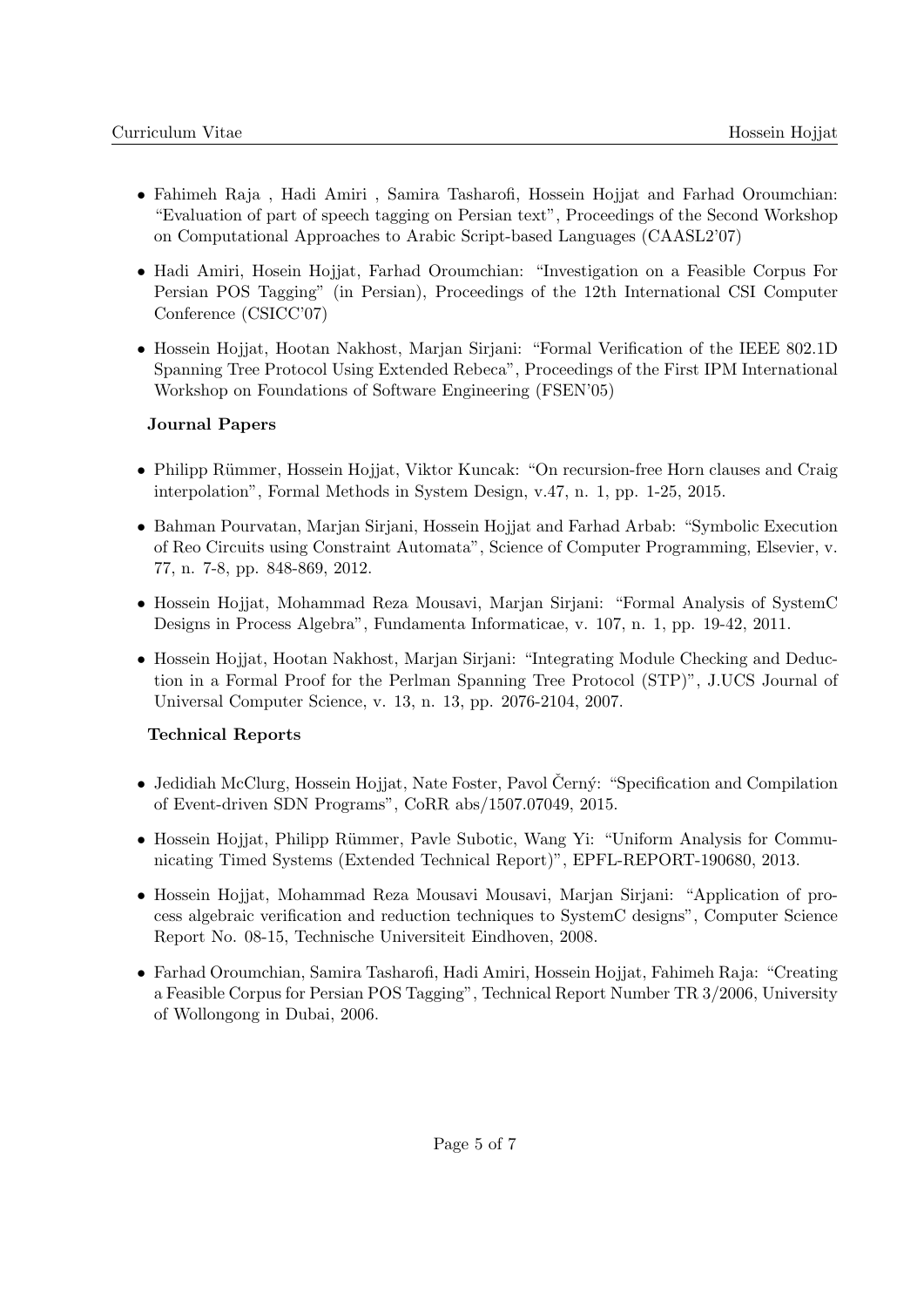#### Management and Leadership

• Attended "Postdoc Leadership Development Program", Cornell University (2014-2015)

– http://postdocs.cornell.edu/professional-development

- Vice Chair of University of Tehran ACM Student Chapter (2003-2004)
	- http://acm.ut.ac.ir/acm/flats/officers?lang=en

#### National Prizes

- Graduated with Honors (second position in the Computer Engineering), University of Tehran (2005)
- Enrolled in the graduate school as a top student without passing the entrance examinations, University of Tehran (2005)

#### Software Development

• Eldarica Model Checker

https://rise4fun.com/Eldarica/

#### Courses Taught

#### Undergraduate

- Programming Languages and Compilers: Fall 2018, Spring 2019, UT.
- Programming Language Concepts (CSCI-344): Fall 2016, RIT.

#### Graduate

- Compiler Construction (CSCI-742): Spring 2017, Spring 2018, RIT.
- Programming Language Theory (CSCI-740): Fall 2017, RIT.
- Introduction to Formal Methods (with Fatemeh Ghassemi): Fall 2018, UT.
- Software Synthesis: Spring 2019, UT.